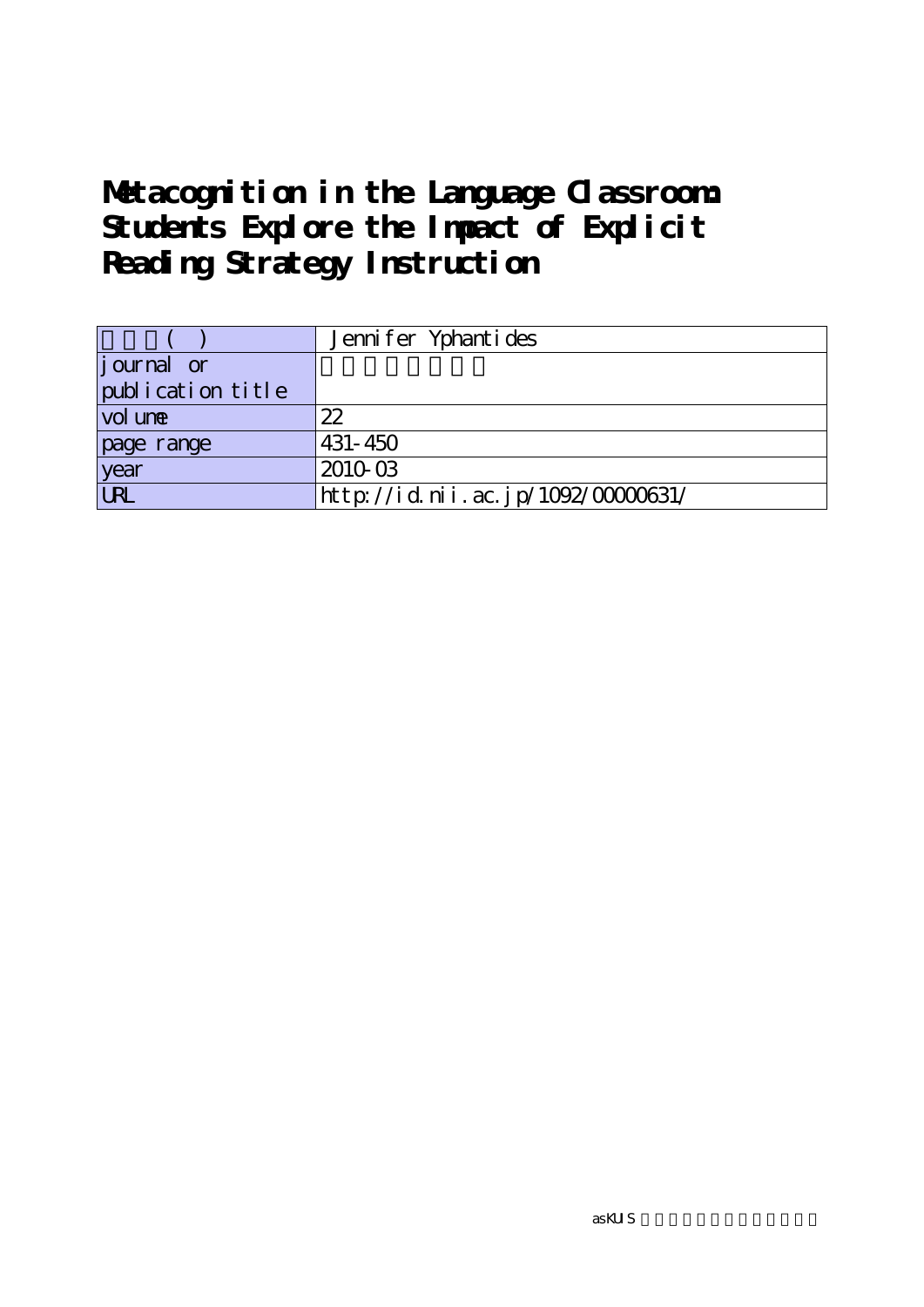## JENNIFER YPHANTIDES

## **INTRODUCTION**

During the 2007 JALT Conference, a panel of experts was assembled for a question and answer session. In response to one teacher's query about how time should be spent during a reading class, both Rod Ellis and J.D. Brown agreed that students should in fact be reading for the majority of the lesson. This statement prompted a significant amount of discussion among teachers when the Q & A session finished. Several teachers wondered how they could get their students to enjoy reading in English when they did not like reading in their mother tongue. Others complained they could not keep their students awake when they assigned reading to be done during class time. Their comments, as well as those of Ellis and Brown, caused me to reflect on my own reading classes. I did not spend most of the lesson time monitoring my students as they read. Instead, students approached their intensive reading assignments co-operatively; there was more negotiation and discussion than reading.

A similar program is in place in the International Communication (IC) Department at Kanda University. Classes meet twice weekly, once for an intensive reading lesson from a textbook and once for a book discussion on a graded reader. In student surveys, the majority of freshmen in the IC Department report that they enjoy this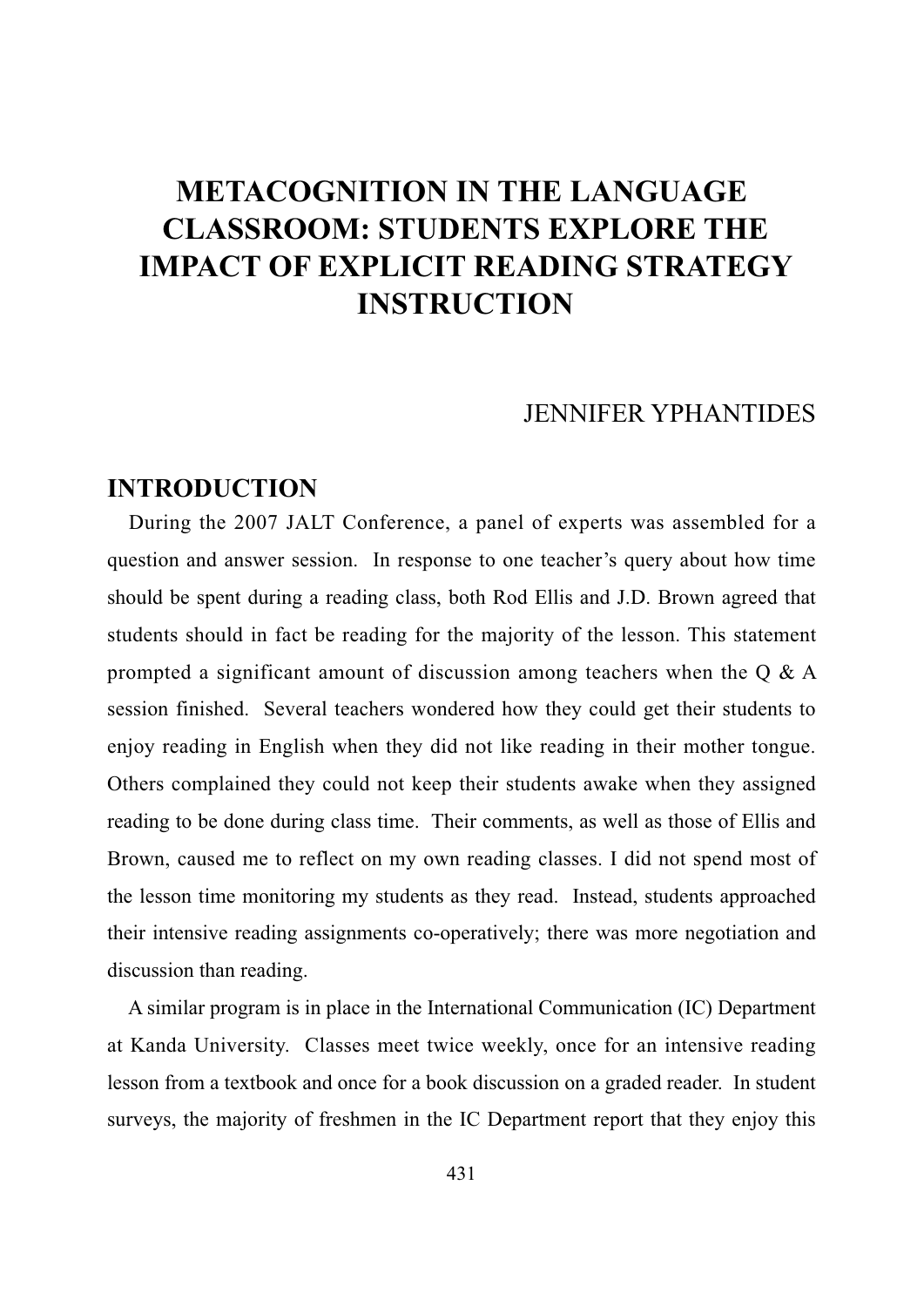神田外語大学紀要第22号

The Journal of Kanda University of International Studies Vol. 22 (2010)

course and say they are familiar with the style of the intensive reading lessons from their high school studies. However, although our class text requires students to employ strategies, I could not help but notice that they approach the textbook offerings as most language students do, reading word by word (see Robb & Susser, 1990, for a more detailed discussion of this phenomenon in the Japanese context).

The majority of inquiries into ESL / EFL reading demonstrate that efficient readers have a variety of strategies at their disposal, are metacognitively aware of these strategies, and know how to apply them to various text types (Rubin, 1975; Stern, 1975; Carrell, 1985: Carrell, 1989; Carrell, 1991; Bernhardt, 1986; Barnett, 1988; Chamot et al, 1989; Anderson, 1991; Block, 1992). Rather than revisit the question of whether or not to teach strategies explicitly, I decided to apply the findings of the previous research to my classroom practice for two reasons. First, IC students are explicitly taught oral communication strategies in the Basic Freshman class, are given clear instruction on how to participate in group work, and are taught strategies for improving pronunciation and learning new vocabulary. Because it seems students benefit from this kind of instruction, I wanted to experiment with offering the same type of explicit teaching in the reading class. Second, I wanted to bring students directly into the research project by giving them the opportunity to become metacognitively aware of their reading process while I collected my data, and to have their voices inform any potential future adjustment I would make to the course.

#### LITERATURE REVIEW

Before embarking on this project, several studies were consulted which helped shape the details of this inquiry. First, since the results of most research advocated students' metacognitive awareness of their reading process, it is important to define the term precisely. The construct of metacognition has been well developed over the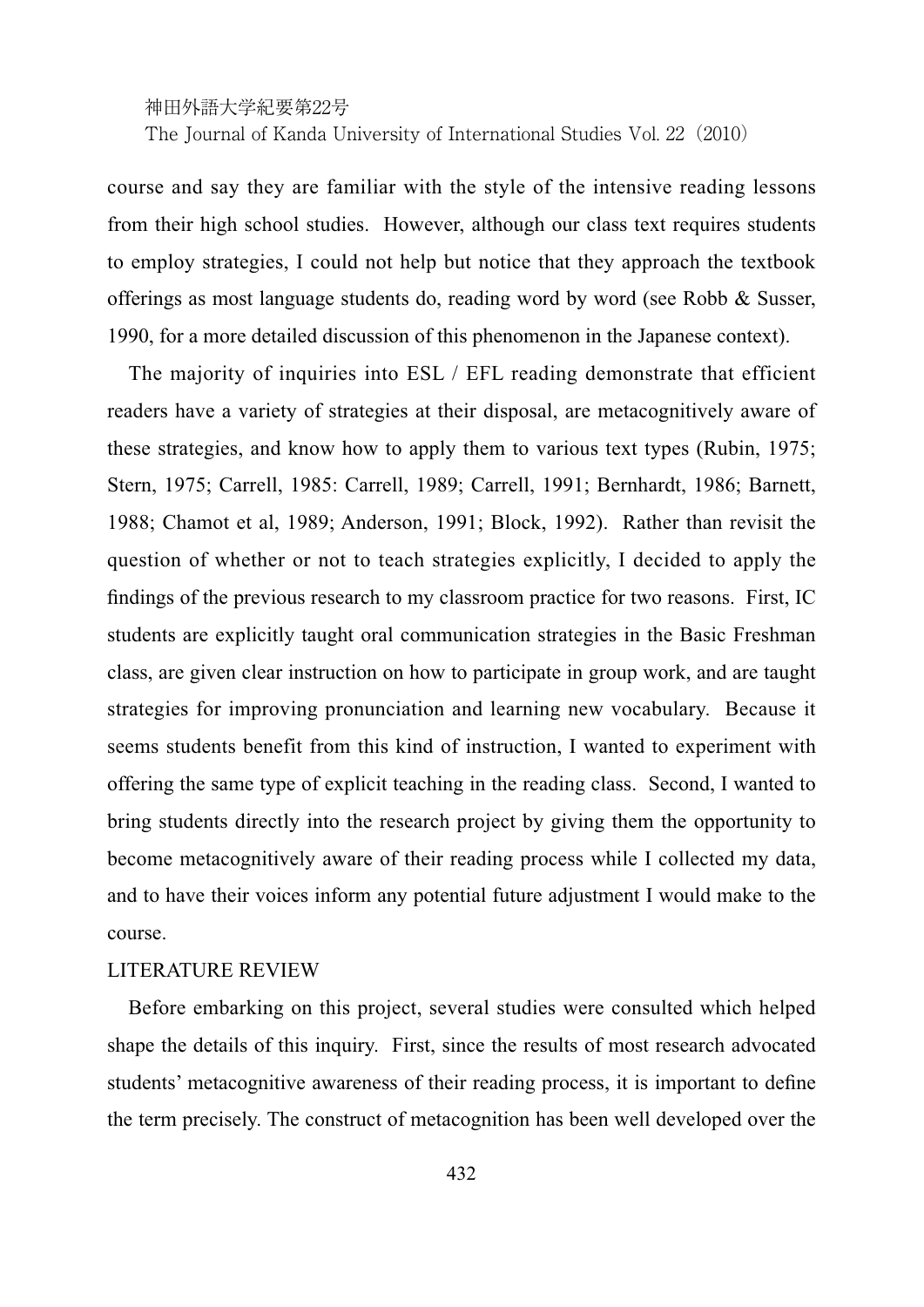past four decades through the efforts of several prominent researchers and therefore it is difficult to account in detail for all its characterizations (Mokharti & Reichard, 2002). However, a simple definition of metacognition is the awareness of the state of learning which can be shared verbally. The construct is also expanding to include not only the cognitive side of thinking and learning but also its affective and motivational components (Paris & Winograd, 1990).

Second, a clear definition of the term "strategy" was required. The literature includes terms such as "technique" (Stern, 1983), "tactic" (Selinger, 1984), and "move" (Sarig, 1987). Larsen-Freeman & Long (1991) also differentiate between micro and macro strategies. Cohen (1996) suggests that all of these terms be referred to as strategies and that a strategy can, by definition, range from a general approach to a specific tactic for language learning. However, regardless of whether the strategy appears on the approach or the tactic end of the continuum, it must be within the conscious focal attention of the learner to be labeled a strategy. If learners are largely unaware of their cognitive behavior, the process of their learning is simply referred to as a "skill", not a strategy (Cohen, 1996).

After clarifying the meanings of these key terms, the next issue to be addressed was how to best introduce explicit strategy instruction into the reading course and how to encourage students' metacognitive awareness of these strategies. Carrell (2002) draws upon the work of Flavell (1978) and Paris, Lipson and Wixson (1983) when she divides metacognitive ability into two separate dimensions: cognition, and regulation. The knowledge of cognition is subdivided into the declarative, the procedural, and the conditional. Declarative knowledge refers to being aware of what a strategy is (ie: knowing what scanning is). Procedural knowledge is the ability to perform (ie: knowing how to scan). Conditional knowledge refers to knowing the reason a certain strategy might be used (ie: knowing why you scan).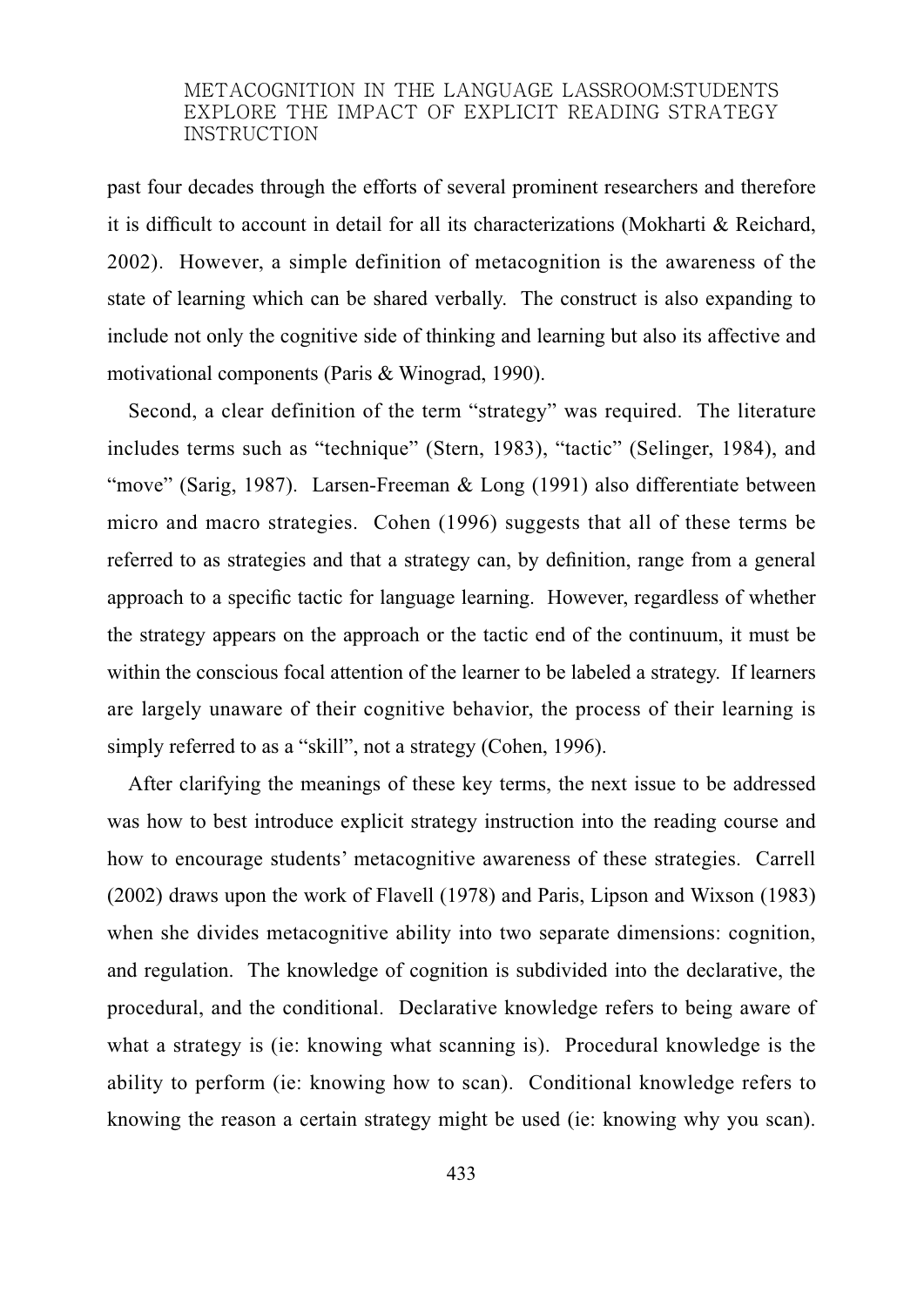Knowledge of the strategy of scanning is not complete however without regulation. This refers to one's ability to plan, monitor, test, revise and evaluate strategy use (ie: planning on scanning a text for certain information, checking to see if the scanning is working to accomplish the objective, and, if not, trying another strategy).

Since explicit instructon should direct students to know the what, how and why of strategy use and also aid them in making during-use and post-use adjustments and evaluations, it is helpful to investigate what other teachers are doing in their classrooms to accomplish these same goals. Singhal (2001) probably provides the most comprehensive guidelines for explicit strategy instruction. Included here is a summary of her recommendations because these suggestions informed classroom practices during this study. (1) Teachers must analyze strategies and select those for explicit classroom instruction based on the needs of students. (2) Teachers must model strategy use. (3) Teachers must show that strategies are applicable to a variety of text types and tasks. (4) Strategy instruction must be long term and involve continuous review in order to be effective. (5) Students must have ample opportunity to practice strategy use. (6) Teachers must be prepared to let students teach each other about the strategies that shape their own reading process.

Phakati (2006) also offers specific advice for explicit reading strategy instruction which is based on the work of Winograd and Hare (1998). She recommends a step by step process which includes a complete description of the target strategy, an explanation of why the strategy is important and a demonstration on how to use it, an emphasis on when the strategy can be employed, and instruction for students on how to evaluate their use of the strategy.

While Phakati's (2006) advice is thorough, it may be somewhat teacher centered. In keeping with Singhal's (2001) recommendations, Mokharti and Sheorey (2002) also advocate for students to have the opportunity of discussing and evaluating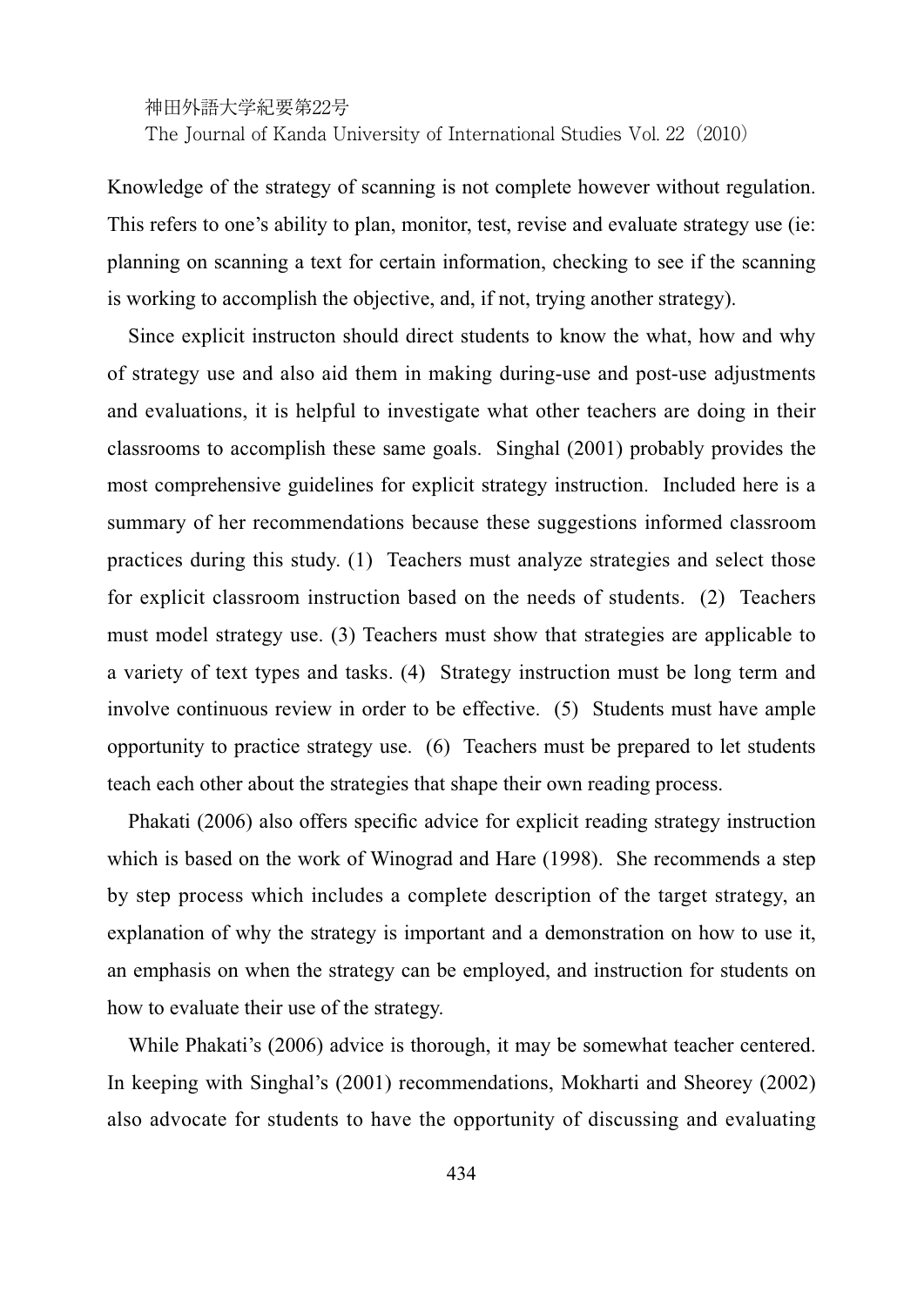their strategy use in small, co-operative groups. After all, if metacognition requires students to be able to verbalize their reading process, they should have the chance to do so with their peers during class time.

In addition to defining terms and examining successful models of explicit strategy instruction, one final issue central to the project was that of data collection. A brief survey of the previously published literature shows that this is fraught with difficulties. Abraham and Vann (1996) review the various methods which have been employed to gather information from students about their use of learning strategies which include observation, think aloud protocols, interviews, questionnaires, and computer assessment. Since the primary method for gathering data in this project was through use of questionnaires (as recommended by Oxford, 1996), specific focus was put on the problems noted by Abraham and Vann (1996) about this means of getting information. First, do learners really understand what they are being asked and, if so, do they tell the truth or do they provide the answer they think the teacher/ researcher wants to hear? Second, how complete and accurate is the picture of the reading process that learners are able to self report?

These two problems are briefly addressed these. In response to the first issue of understanding the questionnaire and telling the truth, every effort was made to follow Cohen's (1996) advice and ask students semantically simple questions. The questions had already been successfully used in a previous study (Roberts Auerbach & Paxton, 1997) and ther provided students with some instruction to guide their responses but were not so structured that they framed students' answers entirely. Also, the research project and its goals were disclosed to the students and they responded to questionnaires anonymously. To address the second issue of how accurately individuals can report on their learning, students were provided with a completed sample questionnaire and ample time was given them to fill in their own.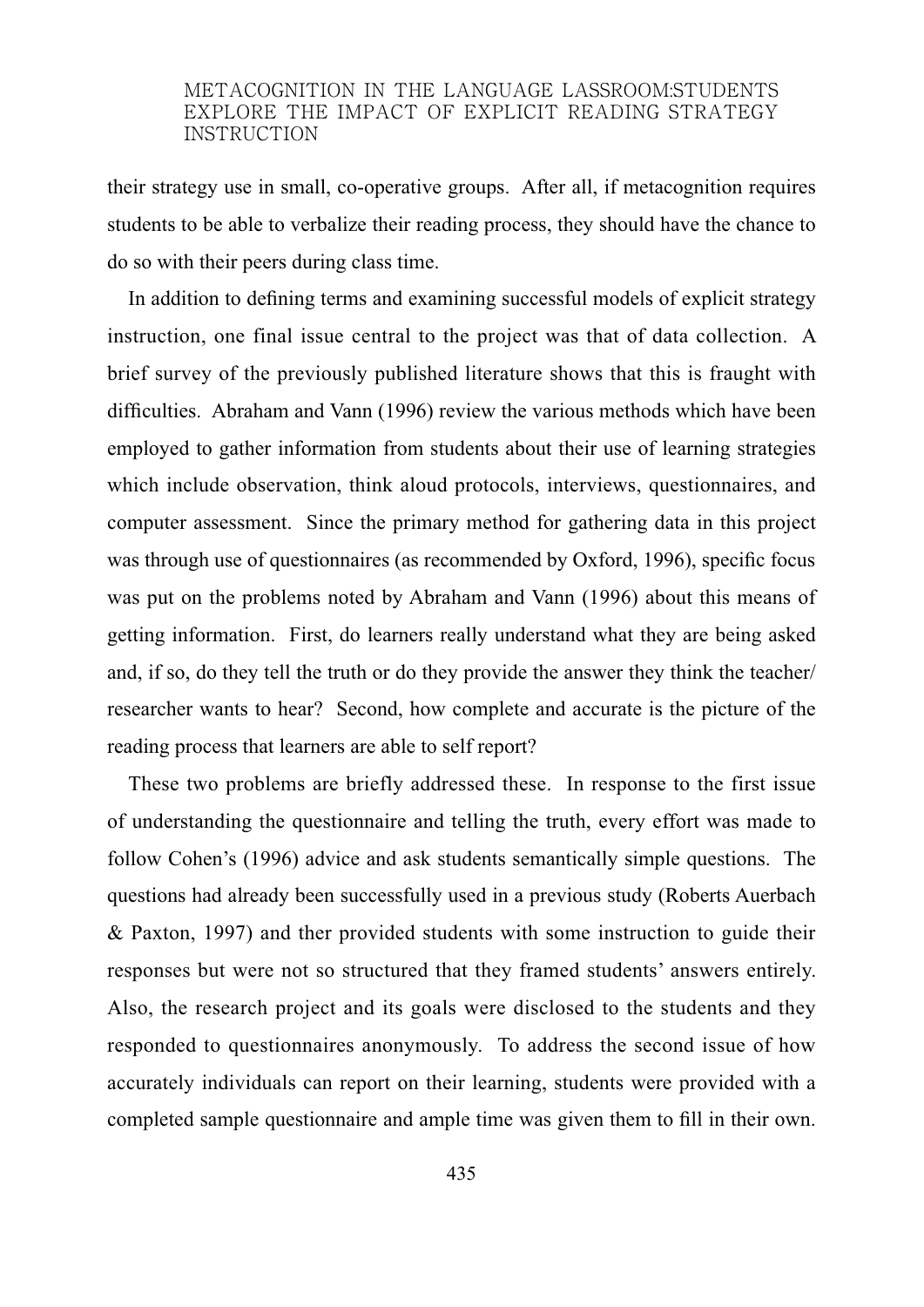While these precautions do not nullify the challenges of collecting data in this way, they do attempt to address the issues.

## **METHODOLOGY**

Two freshmen IC Reading classes with a combined total of 40 students participated in the project. While heavily indebted to the researchers mentioned in the Literature Review for helping structure this study and inform classroom practices during the semester, perhaps the most significant influence on this work was research conducted by Roberts-Auerbach and Paxton (1997). The methodology of this study is based on their work and includes the following.

1. A pre-course questionnaire was completed by students. The purpose of the questionnaire was two fold. First, students' general attitudes and feelings towards reading in Japanese and English were gauged. Second, students' use of strategies and their reading skills were probed in three ways: by asking them to explain what they do when they encounter a difficult reading, to respond to yes/no questions about their reading process and provide examples, and finally, a modified think aloud exercise was included in the questionnaire. In this section, the exercise was modeled on a sample text. Then, students were given a different text and asked to note down as much as they could about their reading process as they read.

This type of questionnaire was used at the beginning of the course because although it was observed many students were reading word by word and relying heavily on the dictionary, it cannot be assumed that students were coming to the class without any knowledge of reading strategies, particularly because Kanda students tend to have varied language learning backgrounds.

2. Students were explicitly taught eight strategies, one per week. Following each strategy lesson, students were required to practice using that strategy while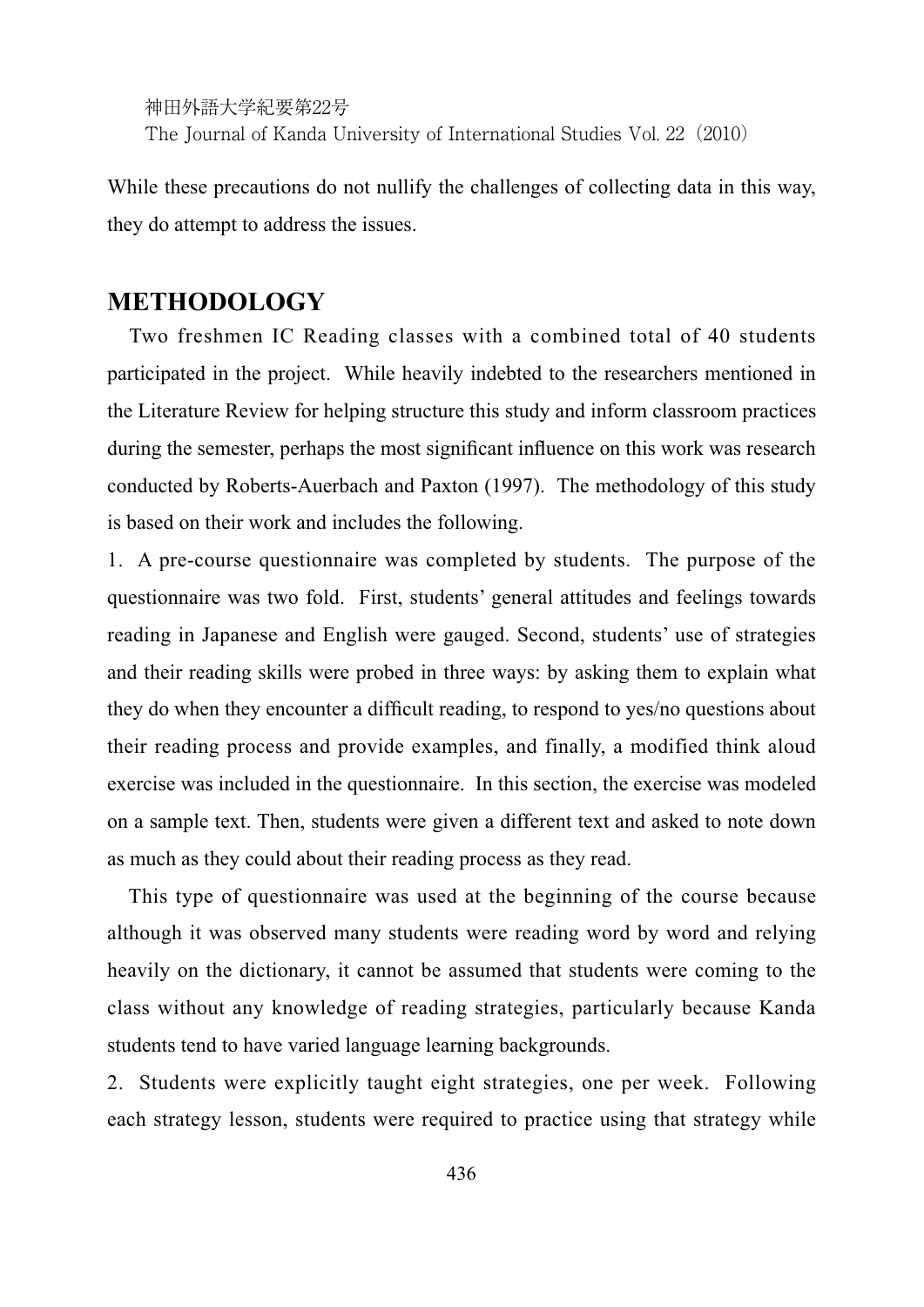completing an intensive reading from the textbook and then to review and assess the strategy by filling in a logbook. In the logbook, they recorded the name of the strategy, how to use it, when and why the strategy might be used and what the effect of using the strategy was on their reading. Students were encouraged to modify the strategy to best suit their learning styles and the task. They were also permitted to add to and revise the information in their logbooks during the course as they gradually gained more experience using the various strategies. Students were given time to discuss the contents of their logbooks and these were also collected periodically so that both positive and negative assessments of strategies could by printed out and shared with the class.

It is important to note here that although students were given an intensive reading from the textbook to practice each new strategy learned in class, every attempt was made to encourage students to apply their strategic reading to the extensive reading assignments completed outside the classroom. This was done in two ways. First, specific readers were not assigned to groups of students as is normally done because I wanted them to go to the library / SALC and practice surveying the books (looking at the title and subtitle, the table of contents, the index and glossary, and the blurb on the back) and choosing a book that was both interesting and level appropriate for them. Second, instead of requiring students to complete the same book report each week (the standard curriculum), alternative reports were assigned which aimed at getting students to engage with macro reading strategies covered in class such as "Identifying the Author's Purpose" and "Reacting to the Reading."

3. Mid-semester, students were given an assignment which was not graded. They were required to look at a text, choose three strategies to employ while reading, justify their choices, and then report on how their choices affected their reading. This assignment was collected as data.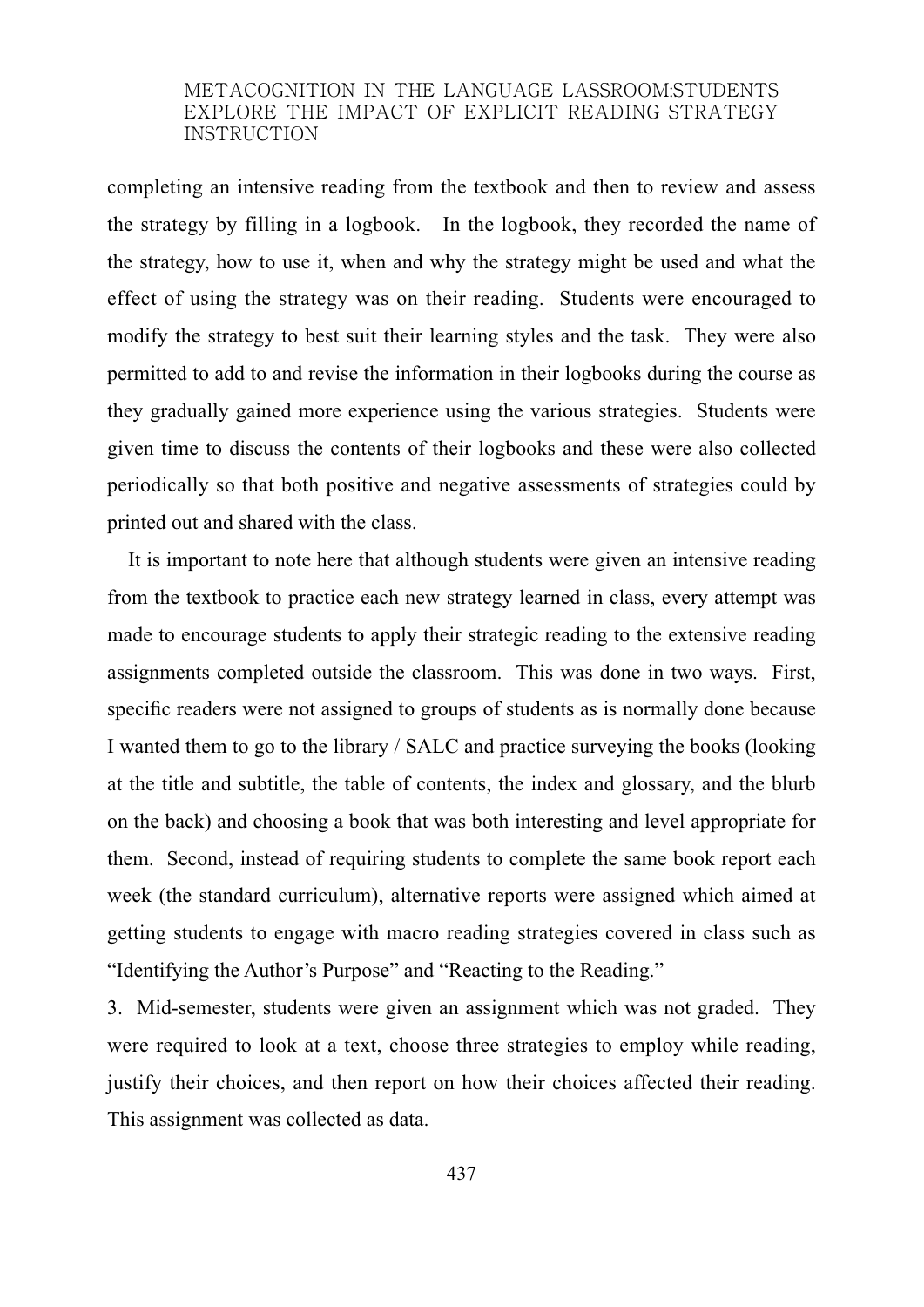4. At the end of the course, students were requested to fill in the same questionnaire that they had completed on the first day. These post-semester questionnaires were then matched with the pre-semester questionnaires according to a random number on them (not student names) so that a pre and post course comparison could be made regarding attitudes towards reading as well as strategy use.

## **FINDINGS**

The pre-course questionnaire revealed a significant amount about students' attitudes towards reading and some of the strategies they already had at their disposal. Because there is not space here for a detailed account of student responses, the most salient points that appeared across the data will be the focus. First, out of 40 students, seven reported they did not enjoy reading in Japanese. Those same students said they did not like reading in English either. Second, the remaining 33 students said they enjoyed reading in Japanese and listed a wide variety of material they were interested in which included internet websites, manga (graphic novels), newspapers, novels, essays, and non-fiction books on various topics. Those same students reported that they also liked reading in English but they identified several problems reading in their L2. These issues included frustration when facing unknown words, a lack of sufficient opportunity or experience, and an overwhelming feeling that they wanted to give up when they encountered difficult texts.

When asked to give advice about reading, students who reported that they disliked reading seemed to have trouble giving advice. Other students who reported that they enjoyed reading in English also had trouble giving advice or gave very general advice. However, some student responses revealed awareness of both cognitive and affective strategies. A few students highlighted the importance of having sufficient background knowledge to aid comprehension. For exampe, some suggested reading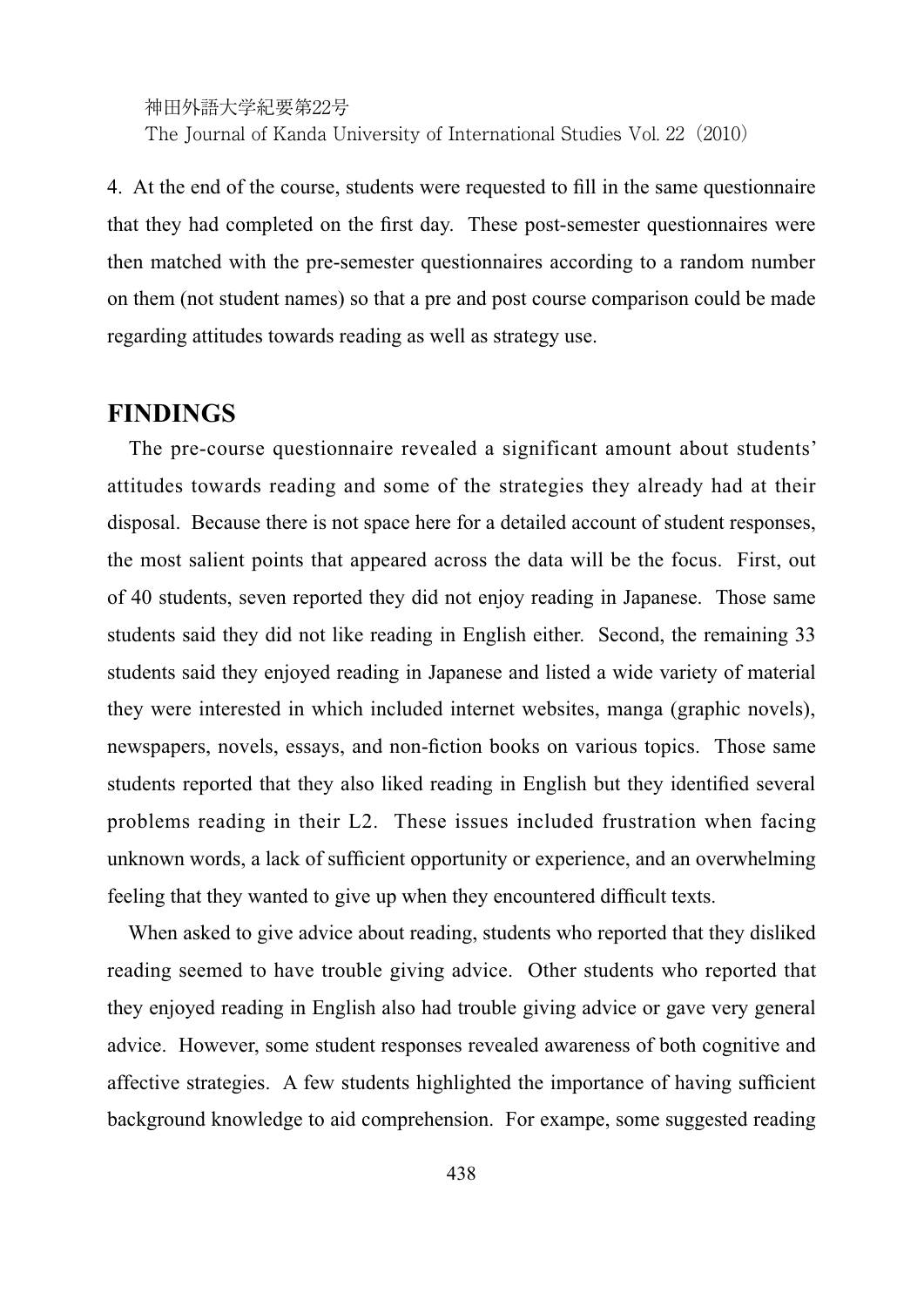books in English which they had already read in Japanese or watching films based on books and then reading the book itself. Students also recommended different methods of dealing with unknown vocabulary based on their own personal learning styles. They knew of various ways of monitoring their comprehension and suggested focusing on the "who, what, where, when and why" of the reading. They also recommended re-reading difficult passages as many times as necessary. In terms of affective strategies, students wrote about the importance of choosing reading material that they were intrinsically motivated to read and that was at the appropriate level. They also stressed the importance of being relaxed while reading.

The modified "think aloud" exercise, during which students were required to read an unseen passage and note down as much as they could about their reading process, revealed a few more strategies that students were already using. Some students took notes in the margin to help them focus, others summarized the author's main points at the bottom of the page, and a few students responded to the author as they read, questioning his line of reasoning or stating whether or not they agreed or disagreed with his claims.

During the course, the strategy logbooks revealed that a more conscious awareness of strategies was developing in the students, as was their awareness of their learning styles and their ability to modify strategies accordingly. Interestingly, although the logbooks were not submitted anonymously and were collected at several points throughout the semester, students did not hesitate to report on how they would change the strategies to best suit their purposes, nor did they refrain from criticizing some of the strategies candidly. For example, one student noted the following in her logbook, "The strategy of guessing word meaning is not good because there are some words I can't guess and sometimes trying to guess takes much time and I have wrong guess. I like dictionary because with dictionary I feel sure." Another student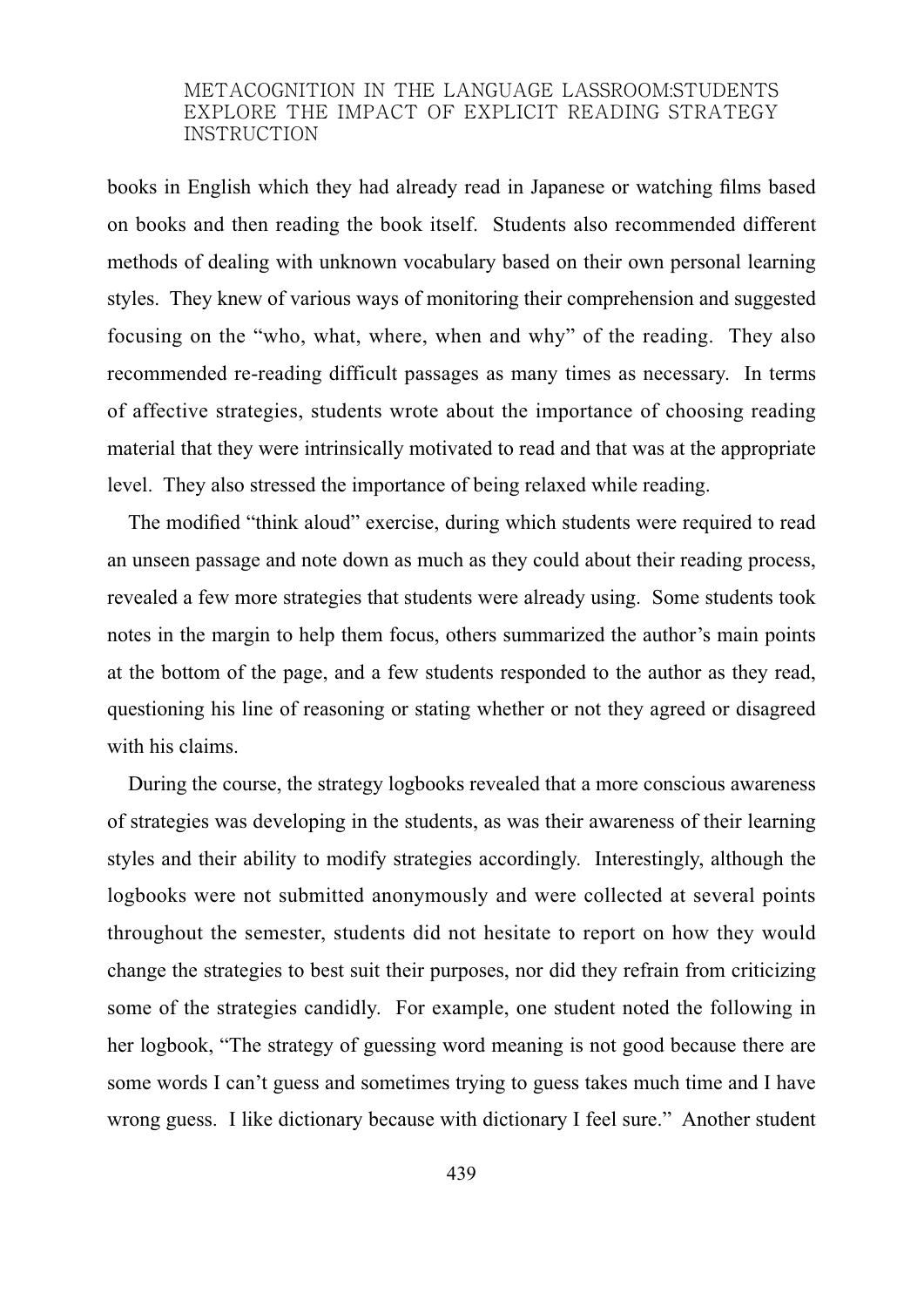神田外語大学紀要第22号

The Journal of Kanda University of International Studies Vol. 22 (2010)

wrote about the effect note-taking had on her reading and made the following assessment of how to apply the strategy to different text types, "As I read I took some notes and I could see the article's construction more easier. I can also see main points clearly. If article is written about academic subject I would use this strategy again. But, I would not use it for graded readers because it is not useful for stories and it takes much time."

Despite some constructive criticism of strategies, most students reported that they believed the majority of strategies did in fact support them in becoming more efficient readers. However, I felt that students had not been given enough opportunity to develop their critical reading ability during the course and thought their reading process was in danger of becoming too mechanical. Therefore, the final two macro strategies introduced were "Reacting to the Reading" and "Identifying the Author's Purpose". Student response to these strategies was overwhelmingly positive and most students found these strategies easily applicable to both intensive and extensive reading. The following excerpts from the logbooks highlight this. In response to "Reacting to the Reading", one student wrote, "After I read each paragraph, I ask myself questions about what the author is saying and I think my own opinion about the paragraph. I did criticize reading. This way, I can think about the paragraph more deeper. Sometimes, I don't think about content and I only read the grammar and words of the sentence but when I use this strategy I must think deeply and I enjoy reading." After practicing the strategy of "Identifying the Author's Purpose", another student noted, "When reading, I think about the author's purpose to write the passage. For example, does he want to make me think something? It is useful to distinguish author's purpose. A book is not just information, it is author's opinion."

The mid-semester assignment required students to choose three strategies, justify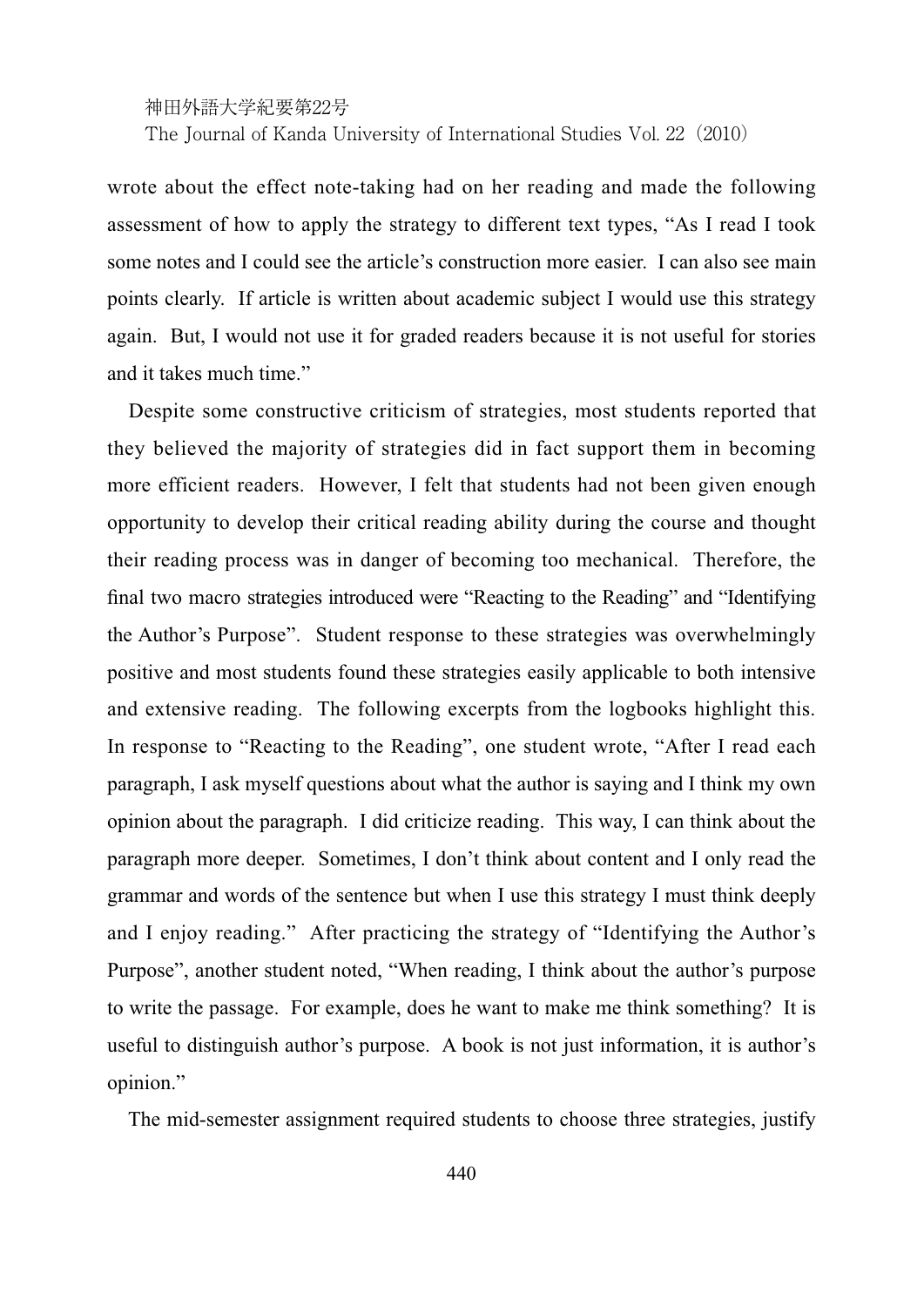their choices, apply them to a reading, and assess the results. This assignment was collected as data and appeared to corroborate what students had reported in their logbooks about how a strategic approach was helping them become more efficient readers. They also seemed to be becoming more metacognitively aware of their reading process. The following excerpts from the assignment illustrate this. One student wrote, "I choose "Surveying and Predicting" because looking at pictures, titles and subtitles helps me to understand the story a little bit more. I also do "schema activation" because if I think about what I already know I can read better. I also choose "Main Ideas" because when I read topic sentences I know main point. Then details are easier to understand." After reading the passage, the student made the following assessment about her strategy choices which indicates both an ability to analyze the effects of strategic reading and an ability to change course mid-reading in response to unexpected difficulty. "By surveying and predicting, I guessed what the story is about. From the picture, I could know it was about finding love on the internet and I know something about this topic from newspaper and TV in Japan. But, I couldn't think deeply because I didn't know meaning of title, "Cybercourtship". I think this is important word but I cannot guess meaning so I decide to look in dictionary. This word is not in dictionary. So I look at topic sentences for main idea. It was helpful. Although I didn't read the whole story, I could understand main point."

Another student's work indicated similar metacognitive awareness of strategic reading and an ability to assess how her reading aided or impeded her comprehension of the text. After justifying her three strategy choices, this student noted, "I thought these three strategies are the most good because first, I saw the picture and I could guess that this story is talked about love and PC. However, I didn't know the word of title so predicting contents from title didn't work well. But it's okay because I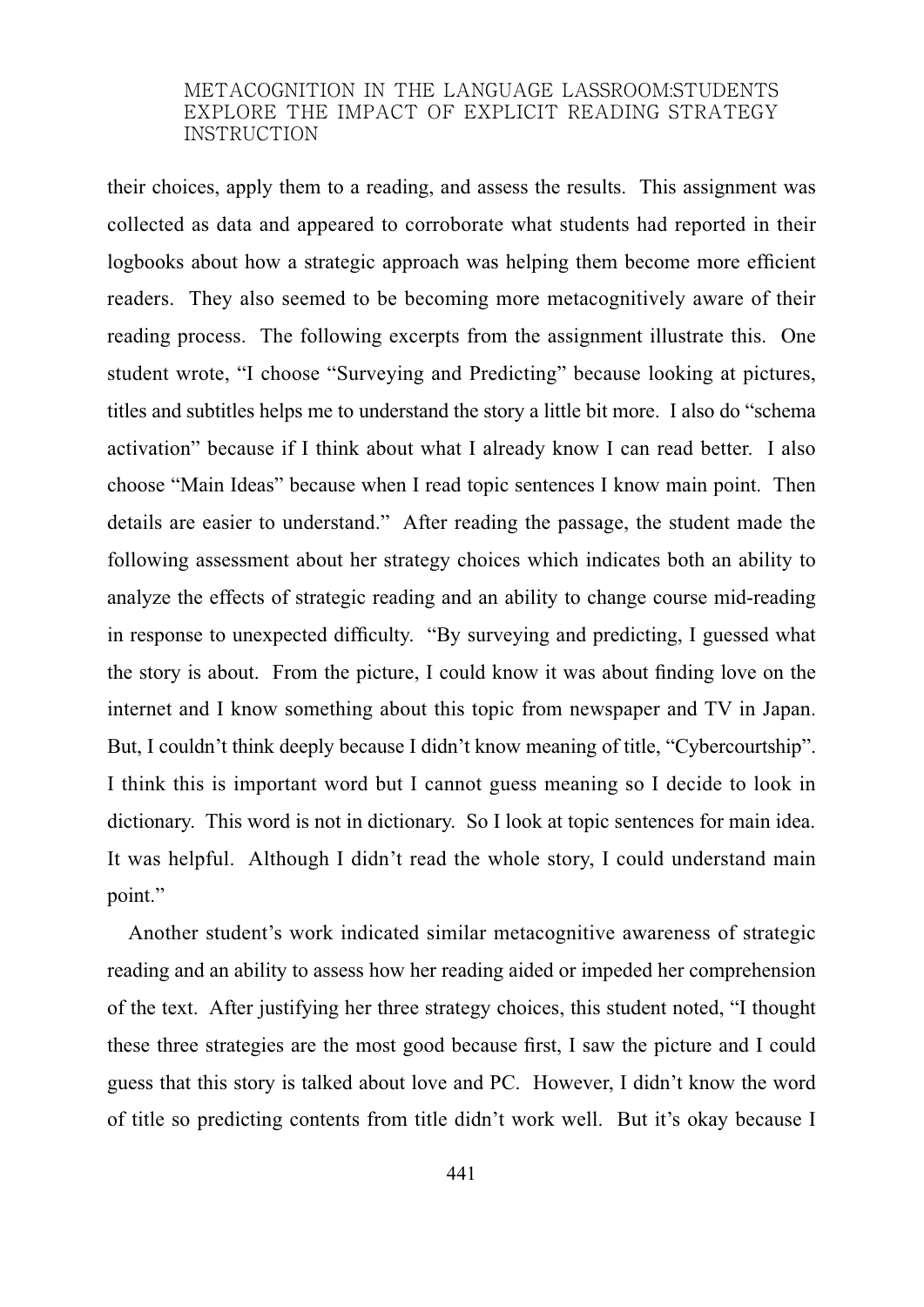神田外語大学紀要第22号

The Journal of Kanda University of International Studies Vol. 22 (2010)

could find main idea from first sentences of each paragraph. These sentences include important things. However, this time, "Guessing Vocabulary in Context" didn't work. I have too many unknown words. Only some I could guess but not very well. Others I passed."

On the last day of the semester, the questionnaires that students had completed on the first day of the course were returned to them. Students had the opportunity of looking over what they had written and were then requested to fill in a second questionnaire. On this questionnaire, students were asked if their attitude towards reading in English had changed in any way now that they had studied several strategies and applied them to intensive and extensive reading assignments. Students were also asked to provide advice on reading, answer yes/no questions about strategy use, and do a second, modified "think aloud" reading. The data collected from these second questionnaires provided a wealth of information about how students had developed through the semester.

In analyzing the data, four points stood out. First, some students who reported that they disliked reading in English experienced a shift in attitude. One student wrote about how strategies helped him to read more easily and thus changed his way of thinking about reading in English. He said, "I also had read English books before I came to here but I didn't like it because I didn't know how to read. In this university I learned some strategies. It's useful for me to read English books and I think I can read them more easily than before because of it." Another student shared that both cognitive and affective strategies had changed her feelings towards reading, "…I didn't like reading neither in Japanese nor in English. But now I think I like it. I know which strategies are useful when I read academic books, or novels. I used to try to read every word in the book. That made me spend a lot of time to finish a book. Then I felt bored! Now I'm not bored because I can choose the books I like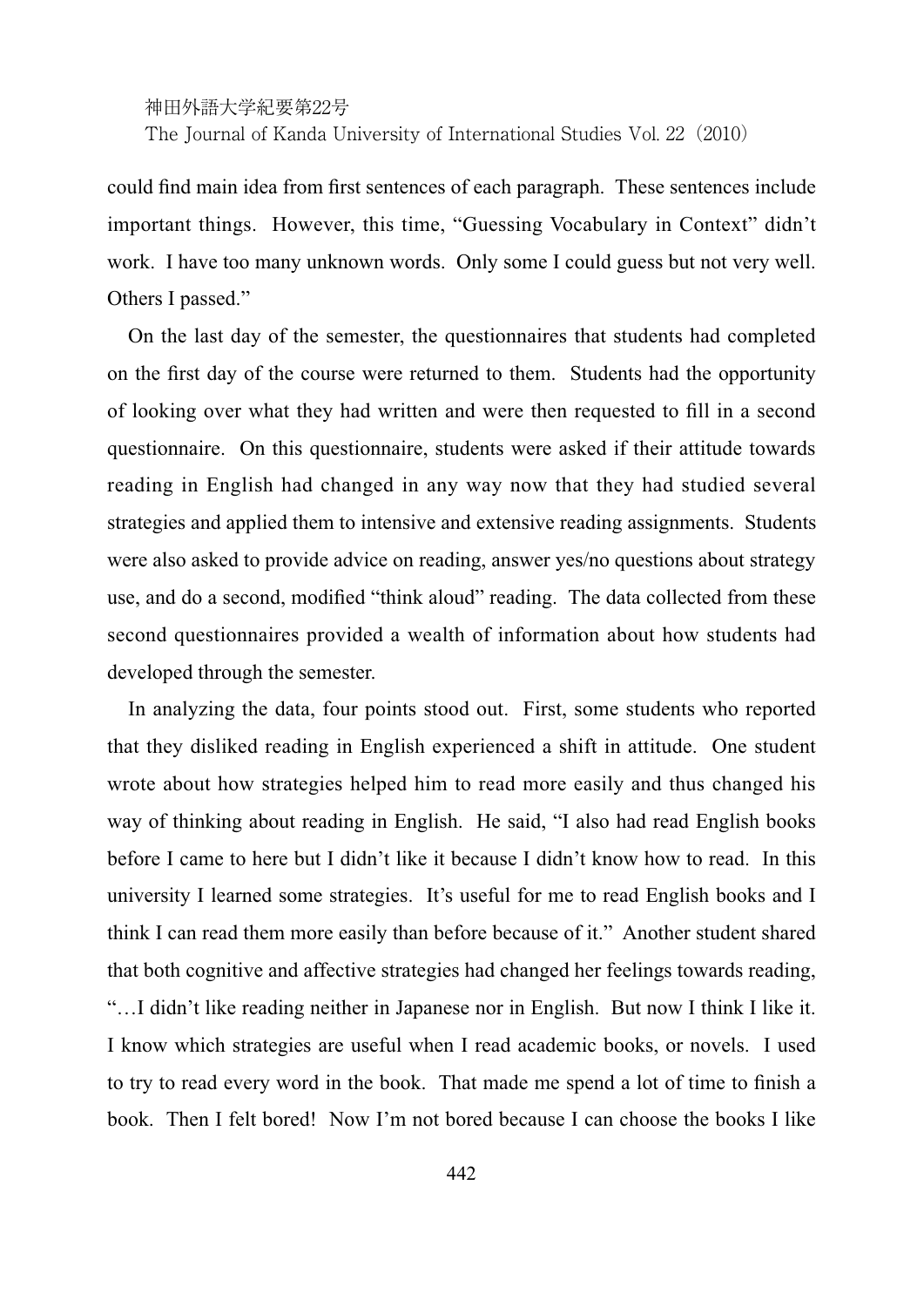and I know how to read." A third student wrote about the effects of micro and macro strategies on her enjoyment of reading. "I had tried before to read English books but they were difficult so I didn't like it. But now I learned that I don't need to look up every unknown words in dictionary. This helps me read more smoothly. Also, after I read a story in English, I can imagine what the author wants to tell or what I think about the story. This makes reading interesting."

The second point found in the data was that student use of strategies was becoming automatic, or shifting from a strategy to a skill. One student commented that, "Most of the time, I thought about strategies and how to use them because I needed a lot of preparation before reading English book and textbook. And I needed to do a lot of things while reading. But now, I can do these things not thinking too much. Reading English is not hard like before and I became confidence that I can read." Another student wrote, "I think about my reading in Japanese and I see that I already do many things that we learned about in this course. Now I can do these things easily and I don't think them. I only think them when there is a very difficult reading and then I think, what can I do? I could know many different ways of approaching to reading."

The third point that stood out in the data was the fact that some students felt burned out by the constant cycle of learning strategies, practicing using them, and reflecting on the effects. One student reported the following. "At first, I like reading very much because reading English book is new to me. But now each week we have to learning strategy and reading book so reading is like work. We must thinking about so many strategies and what is author saying and we must read book fast. Therefore, I cannot enjoy reading often."

The final point picked up from the data is some students found that most of the strategies we studied were more suited to academic reading and did not help them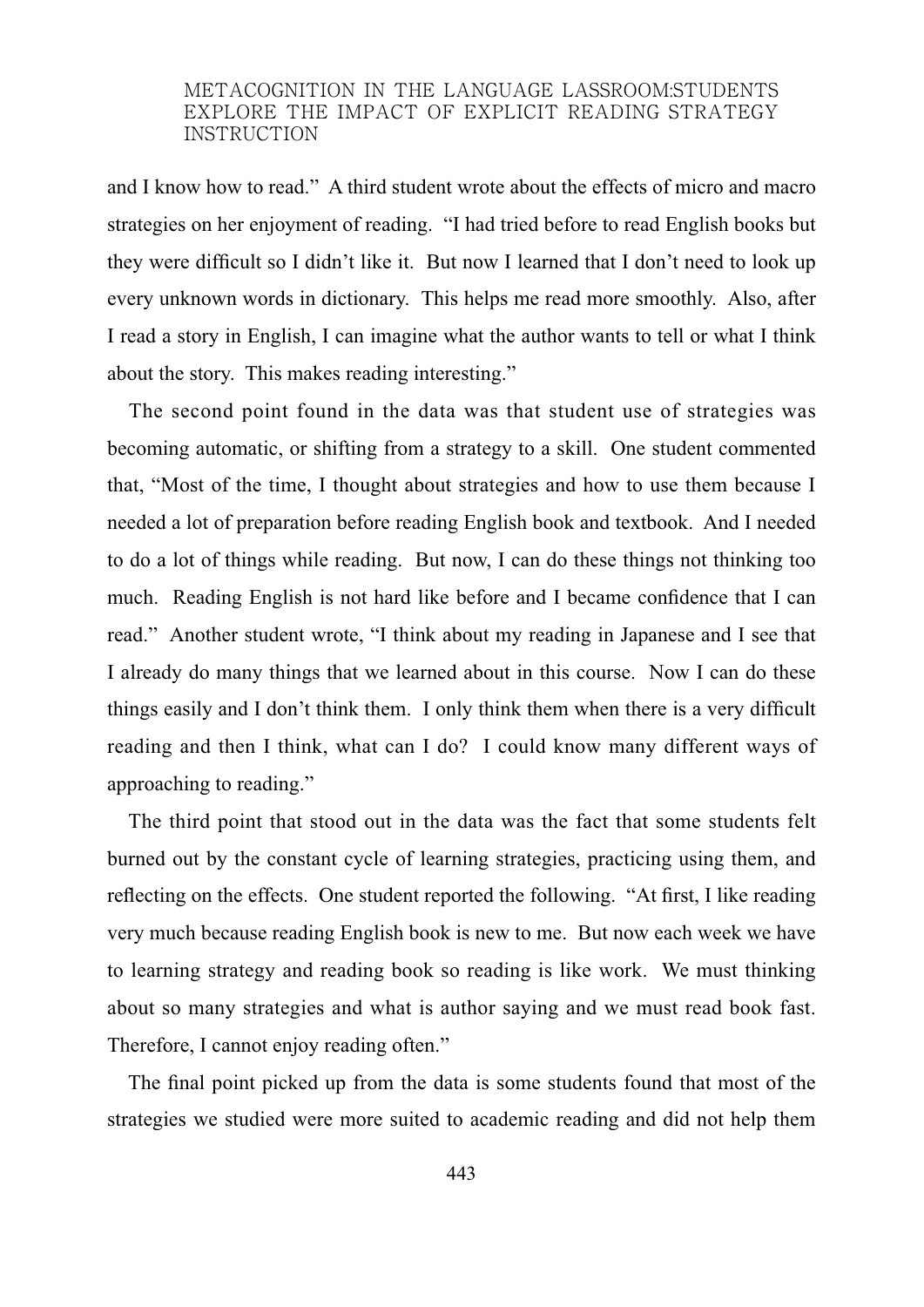with their extensive reading. One student said she felt well equipped to read the textbook but stated she, "found another problem about reading in English. When I read textbook, I can find main ideas because structure is clear. But, when I read a story, even if words are easy, sometimes it's hard to understand meaning because structure is different and style is different. Even if I use strategies, I can't solve this problem. In that point, I feel I don't want to read."

## **DISCUSSION**

As a result of conducting this project, two possibilities for curriculum adjustment arose in response to the data collected from students. First, the comments of this last student prompted me to think about the extensive reading program we have in place which represents half of the freshman IC Reading curriculum. Essentially, we require students to read one level 3 or level 4 graded reader per week and write a report on it which is then discussed during class time. Students are prepared for this task during the first three weeks of the course by reading three short stories, one per week, and writing reports on those. Afterwards, students are left without much additional support. It was discovered from the pre-course questionnaires that very few students had ever read a whole book in English and even fewer had the skills which would allow them to do so successfully. Although most students report that they enjoy the graded readers, perhaps their enthusiasm fades during the semester because, in addition to feeling some burn out, they are not as well equipped as they could be for reading such material.

As a result of this issue being raised, it may be worth integrating the reading of one graded reader that we cover together as a class into the extensive reading curriculum. Hopefully, the process of reading and discussing one book together would better prepare students for reading on their own. This possibility has been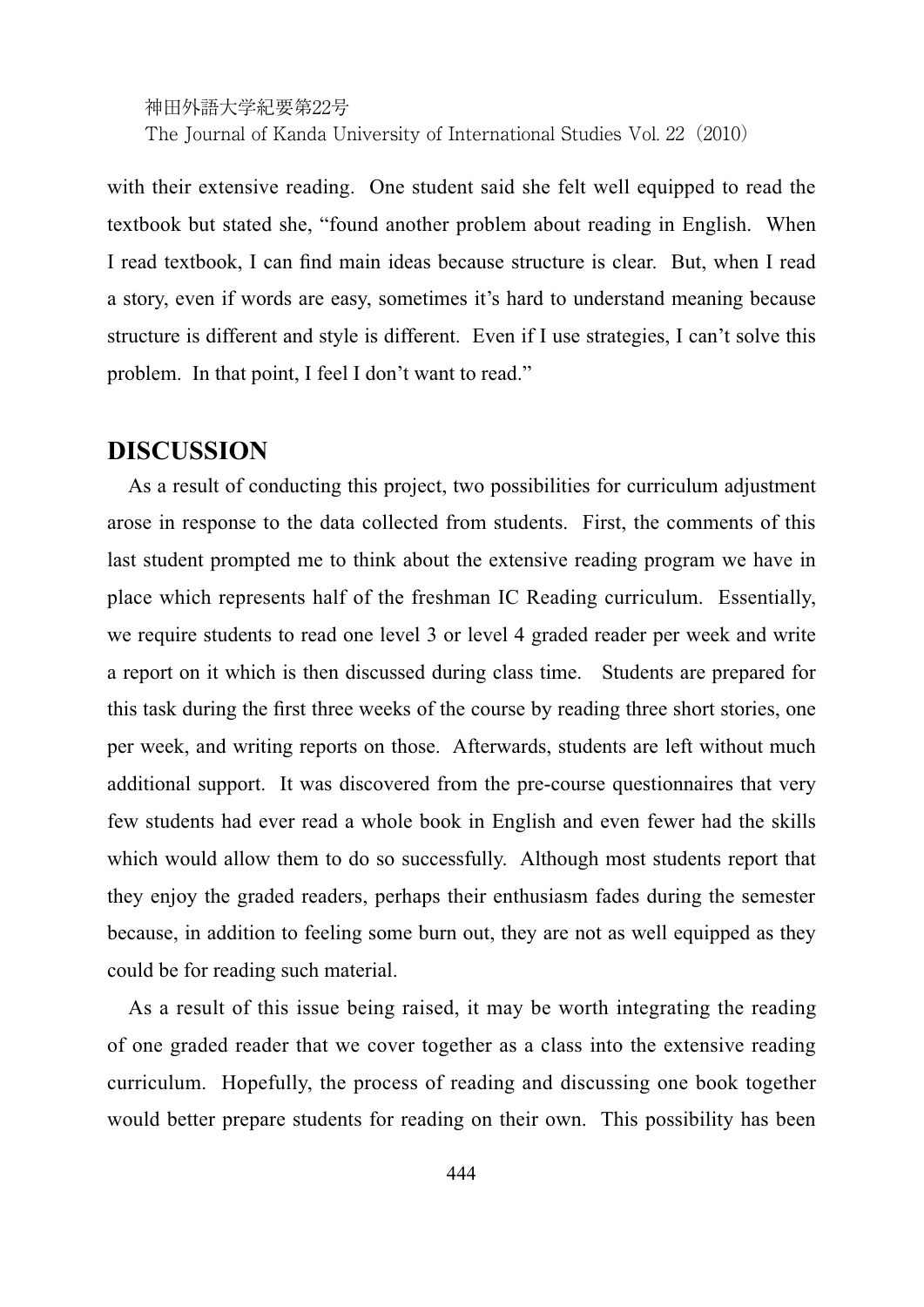mentioned to the students. Most were enthusiastic about this prospect although some raised the obvious point that it will be difficult to find one reader that is of interest to all students and that is level appropriate. However, the objective of this exercise would not be for all students to necessarily agree on the one book chosen but rather for students to read and finish a book together. Hopefully, this would give students confidence and the tools that may promote a deeper appreciation for all the other extensive material they are expected to read for the rest of the year.

A second possibility is introducing explicit strategy instruction into the intensive reading lessons on a regular basis in future courses. Although conducting this project posed several challenges including the demand on the teacher to develop and effectively deliver a strategy lesson each week and on the students to constantly reflect on their strategy use in their logbooks, I believe that, in the final analysis, the goals of the project were achieved. Students have more reading tools available to them than when they started the course and they are metacognitively aware of their strategic reading process. However, perhaps the way of achieving these objectives could be changed. Since the questionnaires revealed that some students were already using strategies, it might be more helpful for the teacher to choose a battery of target strategies based on those that some students already use and then have students present the strategies to the class in groups, with the support of the teacher in their planning and delivery. In this way, students would have the benefit of thinking deeply about a strategy and teaching it to their class members and a variety of ways of looking at and using a strategy could be explored. In addition, the logbooks could be replaced by a reading journal which is less prescriptive. Students could record their feelings about reading and track their progress in the journal and share their thoughts orally with their classmates to promote further cross-fertilization of ideas on new ways of using strategies.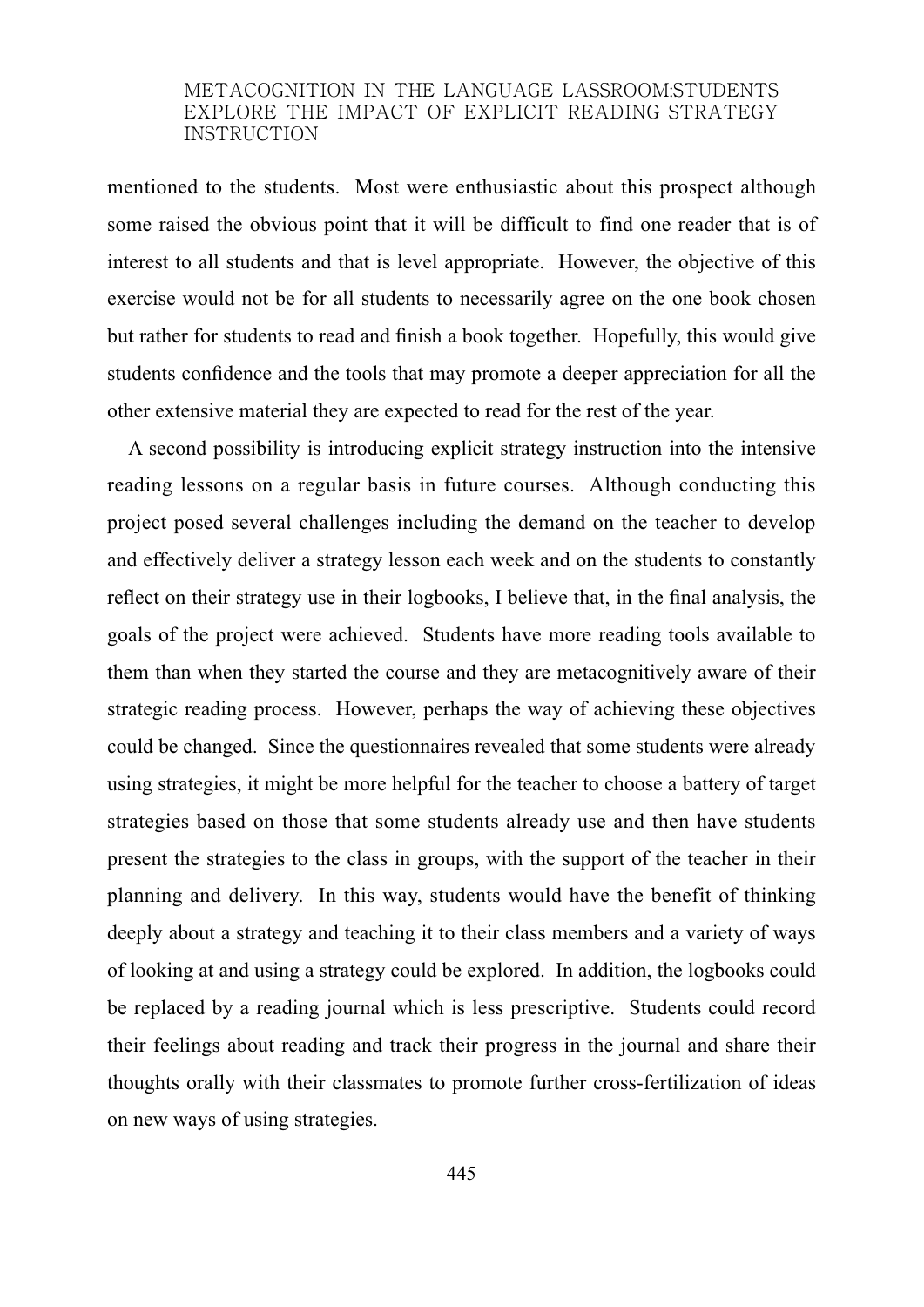Although I never asked Ellis to clarify his statement about students spending most of their time in reading class actually reading, I came across the following quote while doing the literature review. "The eventual goal of teaching strategies is to make the strategies become skills and to have them become absorbed into an unconscious reading process" (Ellis in Cohen, 1996). We do not expect our IC freshmen students to speak in class without providing them with detailed instruction and clear guidelines for successful discussions in class. By the same token, we should not expect students to perform in a reading class without the benefit of explicit instruction. Perhaps this is what Ellis meant. Once we have put the necessary tools in their hands, students will be able to spend the majority of class reading.

## **REFERENCES**

- Abraham, R. G. & Vann, R. J. (1996). Introduction: Validity issues in the assessment of L2 learner strategies. *Applied Language Learning,* 7: 1 & 2.
- Anderson, N. J. (1991). Individual differences in strategy use in second language reading and testing. *The Modern Language Journal,* 75, 460-472.
- Auerbach, E. R. & Paxton, D. (1997). "It's not the English thing": Bringing reading research into the ESL classroom. *TESOL Quarterly,* 31, 237-261.
- Barnett, M. A. (1998). Reading through context: How real and perceived strategy use affects L2 comprehension. *Modern Language Journal,* 72, 150-162.
- Bernhardt, E. B. (1986). Three approaches to reading comprehension in intermediate German. *Modern Language Journal,* 67, 111-115.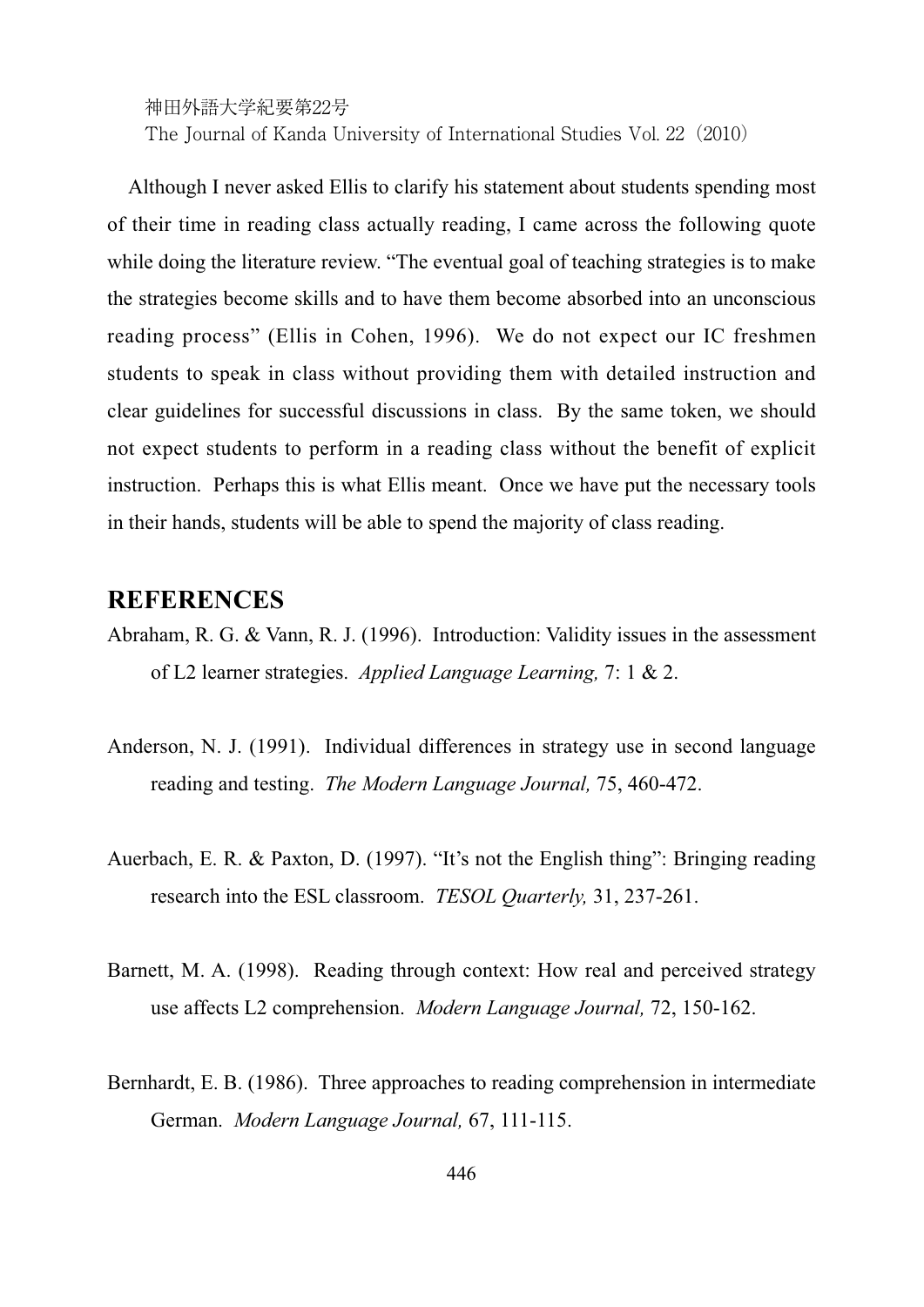- Block, E. L. (1992). See how they read: Comprehension monitoring of L1 and L2 readers. *TESOL Quarterly,* 26, 319-343.
- Carrell, P. L. (1985). Facilitating ESL reading by teaching text structure. *TESOL Quarterly,* 19, 727-752.
- Carrell, P. L. (1989). Metacognitive awareness and second language reading. *Modern Language Journal,* 73, 120-134.
- Carrell, P. L. (1991). Strategic reading. In J. E. Alatis (Ed.) *Georgetown University Round Table on Languages and Linguistics 1991: Linguistics and language pedagogy: The state of the art (p. 167-178)* Washington, DC: Georgetown University Press.
- Carrell, P. L. (1998). Can reading strategies be successfully taught? *The Language Teacher Online,* 22:02.
- Chamot A. U. & Kupper, L., & Interstate Research Associates, VA. (1989). Learning strategies in foreign language instruction. *Foreign Language Annals,* 22, 13-24.
- Cohen, A. D. (1996). *Second language learning and use strategies: Clarifying the*  issues. Research Report. Minneapolis: Center for Advanced Research on Language Acquisition, University of Minnesota.

Cohen, A. D. (1996). Verbal reports as a source on insights into second language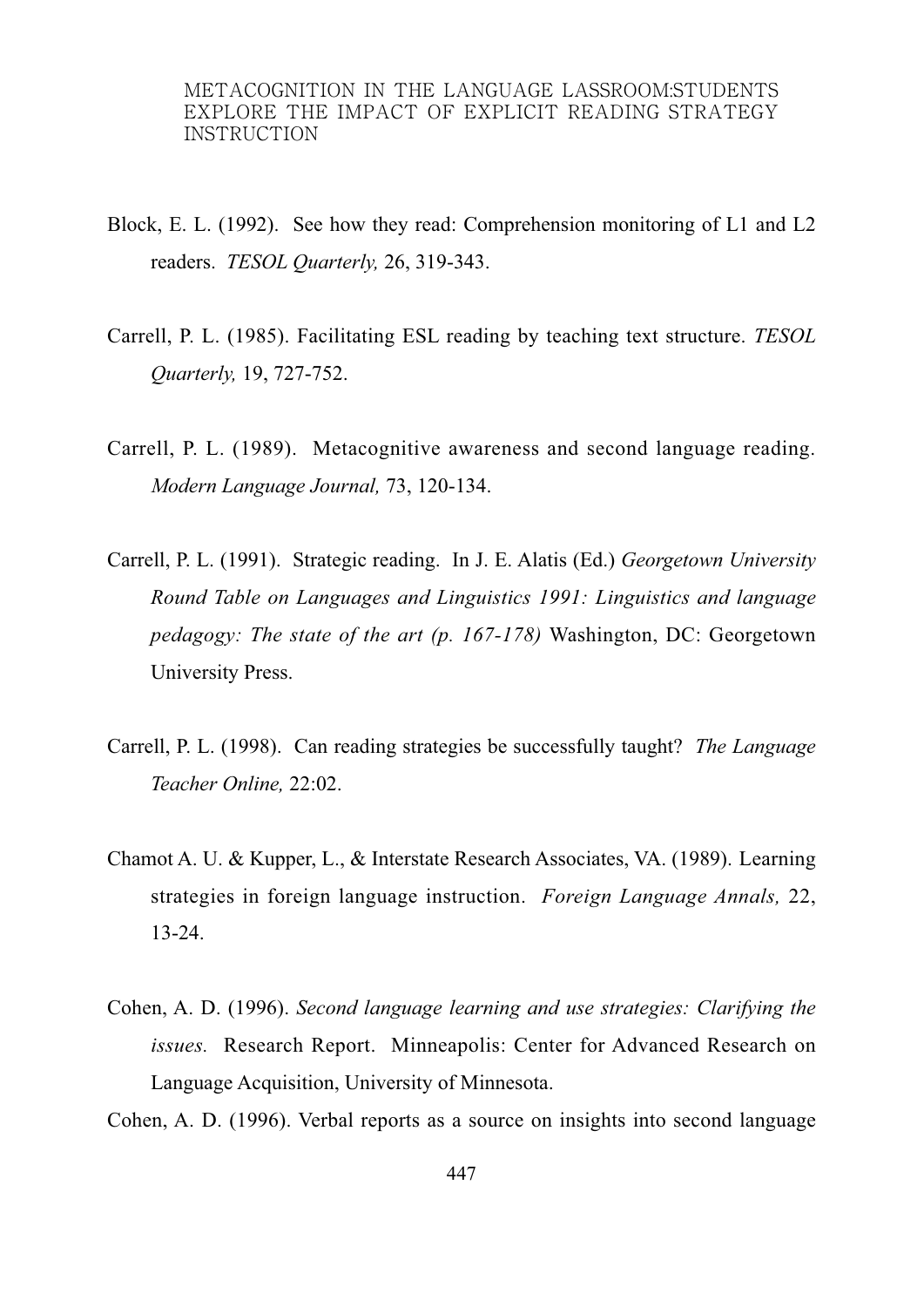learner strategies. *Applied Language Learning,* 7:1 & 2.

- Flavell, J. H. (1978). Metacognitive development. In J. M. Scandura & C. J. Brainerd (Eds.) *Structural process theories of complex human behavior.* The Netherlands: Sijthoff and Noordhoff.
- Larsen, Freeman, D. & Long, M. (1991). *Introduction to second language acquisition research.* London: Longman.
- Mokharti, K. & Reichard, C. (2002). Assessing students' metacognitive awareness of reading strategies. *Journal of Educational Psychology 94:2, 249-259.*
- Mokharti, K. & Sheorey, R. (2002). Measuring ESL students' awareness of reading strategies. *Journal of Developmental Education, 25:3.*
- Oxford, R. (1996) Employing a questionnaire to assess the use of language learning strategies. *Applied Language Learning,* 7: 1 & 2.
- Paris, S. G., Lipson, M. Y., & Wixon, K. K. (1994). Becoming a strategic reader. In R. B. Ruddell, M. R. Ruddell, & H. Singer (Eds.), *Theoretical models and process of reading* (4<sup>th</sup> edition). Newark, DE: International Reading Association.
- Paris, S. G., & Winograd, P. (1990). How metacognition can promote academic learning and instruction. In B. F. Jones & L. Idol (Eds.), *Dimensions of thinking and cognitive instruction.* Hillsdale, NJ: Erlbaum.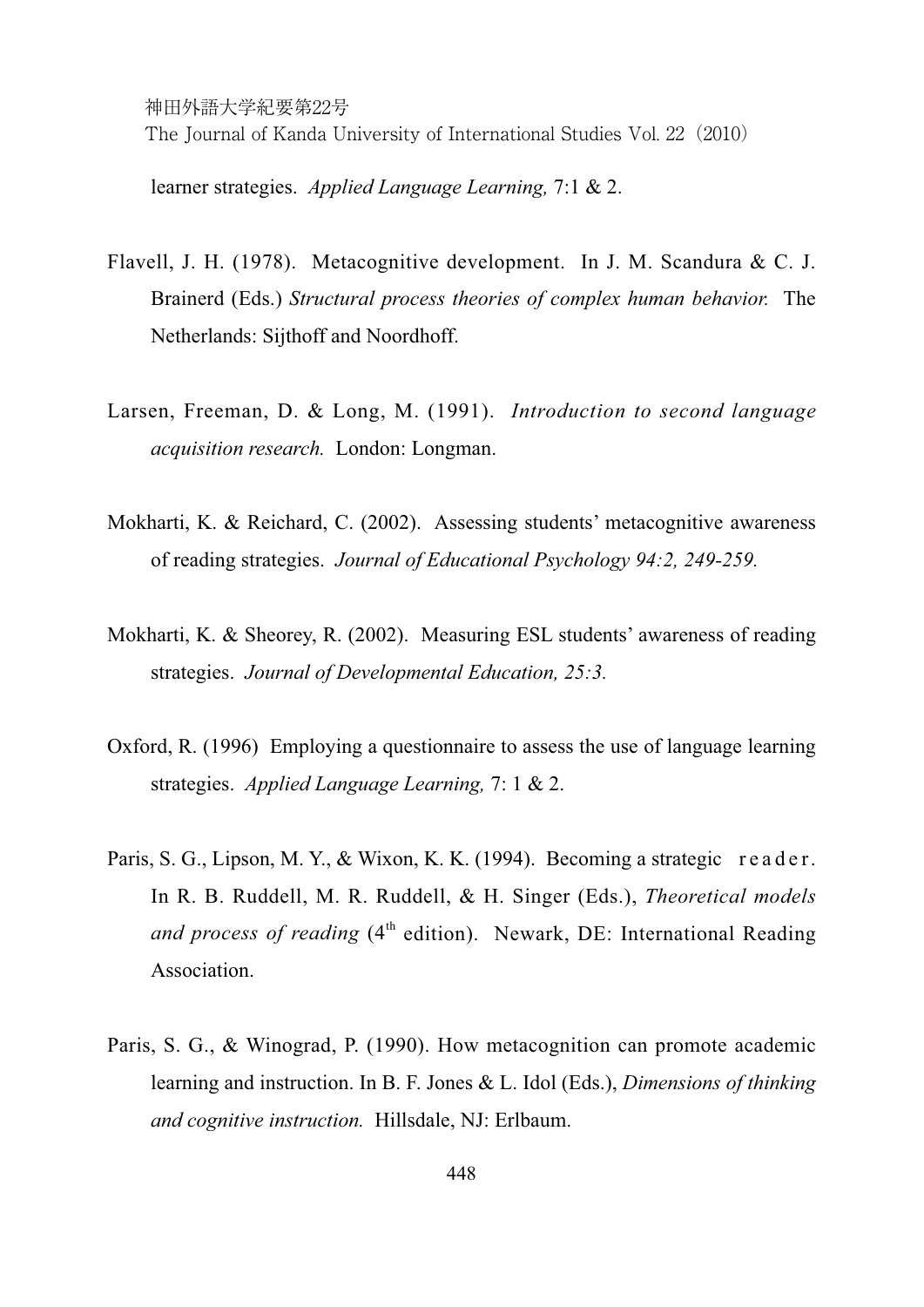- Phakiti, A. (2006). Theoretical and pedagogical issues in ESL/EFL teaching of strategic reading. *University of Sydney Papers in TESOL,* 1, 19-50.
- Rubin, J. (1975). What the "good language learner" can teach us. *TESOL uarterly,*  9, 41-51.
- Sarig, G. (1987). High level reading in the first and in the foreign languages: Some comparative process data. In J. Devine, P. L. Carrell, & D. E. Eskey (Eds.) *Research in reading in English as a second language.* Washington, DC: Teachers of English to Speakers of Other Languages.
- Selinger, H. (1984). Processing universals in second language acquisition. In F. Eckman, L. Bell, & D. Nelson (Eds.), *Universals of second language acquisition.* Rowley, MA: Newbury House.
- Singhal, M. (2001). Reading proficiency, reading strategies, metacognitive awareness and L2 readers. *The Reading Matrix,* 1:1.
- Stern, H. H. (1983). *Fundamental concepts of language teaching.* Oxford: Oxford University Press.
- Stern, H. H. (1975). What can we learn from the good language learner? *Canadian Modern Language Review,* 31, 304-318.

Susser, B. & Robb, T. (1990). EFL extensive reading instruction: Research and